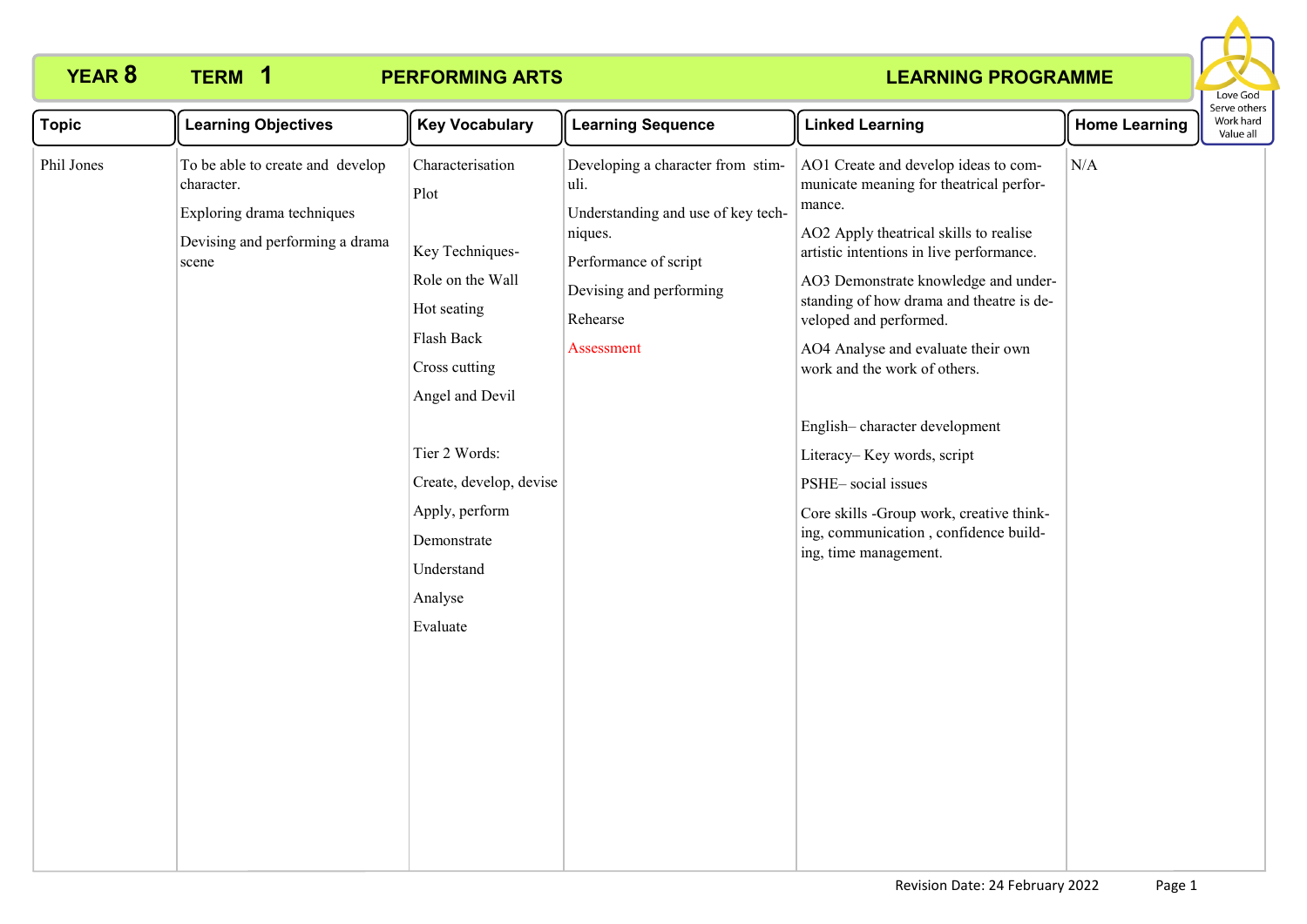**2**

# **YEAR 8 TERM 2 PERFORMING ARTS**

#### **LEARNING PROGRAMME**



| <b>Topic</b> | <b>Learning Objectives</b>                                                                                                                                           | <b>Key Vocabulary</b>                                                                                                                                                                           | <b>Learning Sequence</b>                                                                                                                                                    | <b>Linked Learning</b>                                                                                                                                                                                                                                                                                                                                                                                                                                                                                                                                                                                                                                                                              | <b>Home Learning</b> | : וסכו עם טנו וכו<br>Work hard<br>Value all |
|--------------|----------------------------------------------------------------------------------------------------------------------------------------------------------------------|-------------------------------------------------------------------------------------------------------------------------------------------------------------------------------------------------|-----------------------------------------------------------------------------------------------------------------------------------------------------------------------------|-----------------------------------------------------------------------------------------------------------------------------------------------------------------------------------------------------------------------------------------------------------------------------------------------------------------------------------------------------------------------------------------------------------------------------------------------------------------------------------------------------------------------------------------------------------------------------------------------------------------------------------------------------------------------------------------------------|----------------------|---------------------------------------------|
| Urban Dance  | To be able to create a section of<br>dance from a stimulus.<br>To learn a set phrase in an urban<br>style.<br>To understand and explore parkour<br>used within dance | Urban<br>Graffiti<br>Parkour<br>Dynamics<br>Relationships<br>Contact<br>Tier 2 Keywords:<br>Choreograph<br>Understand<br>Express<br>Demonstrate<br>Perform<br>Appreciate<br>Analyse<br>Evaluate | Create Urban freeze frame<br>Create solo tag phrase<br>Learn travel phrase<br>Explore contact work<br>Develop phrase with contact and<br>parkour.<br>Rehearse<br>Assessment | AO1: Perform dance, reflecting choreo-<br>graphic intention through physical, tech-<br>nical and<br>expressive skills.<br>AO2: Create dance, including movement<br>material and aural setting, to communi-<br>catechoreographic intention.<br>AO3: Demonstrate knowledge and under-<br>standing of choreographic processes and<br>performing skills.<br>AO4: Critically appreciate own works<br>and professional works, through making<br>analytical, interpretative and evaluative<br>judgements.<br>Art-exploring is Graffiti art?<br>Literacy-Key words<br>Geography- Urbanisation<br>Core skills -Group work, creative think-<br>ing, communication, confidence build-<br>ing, time management. |                      |                                             |